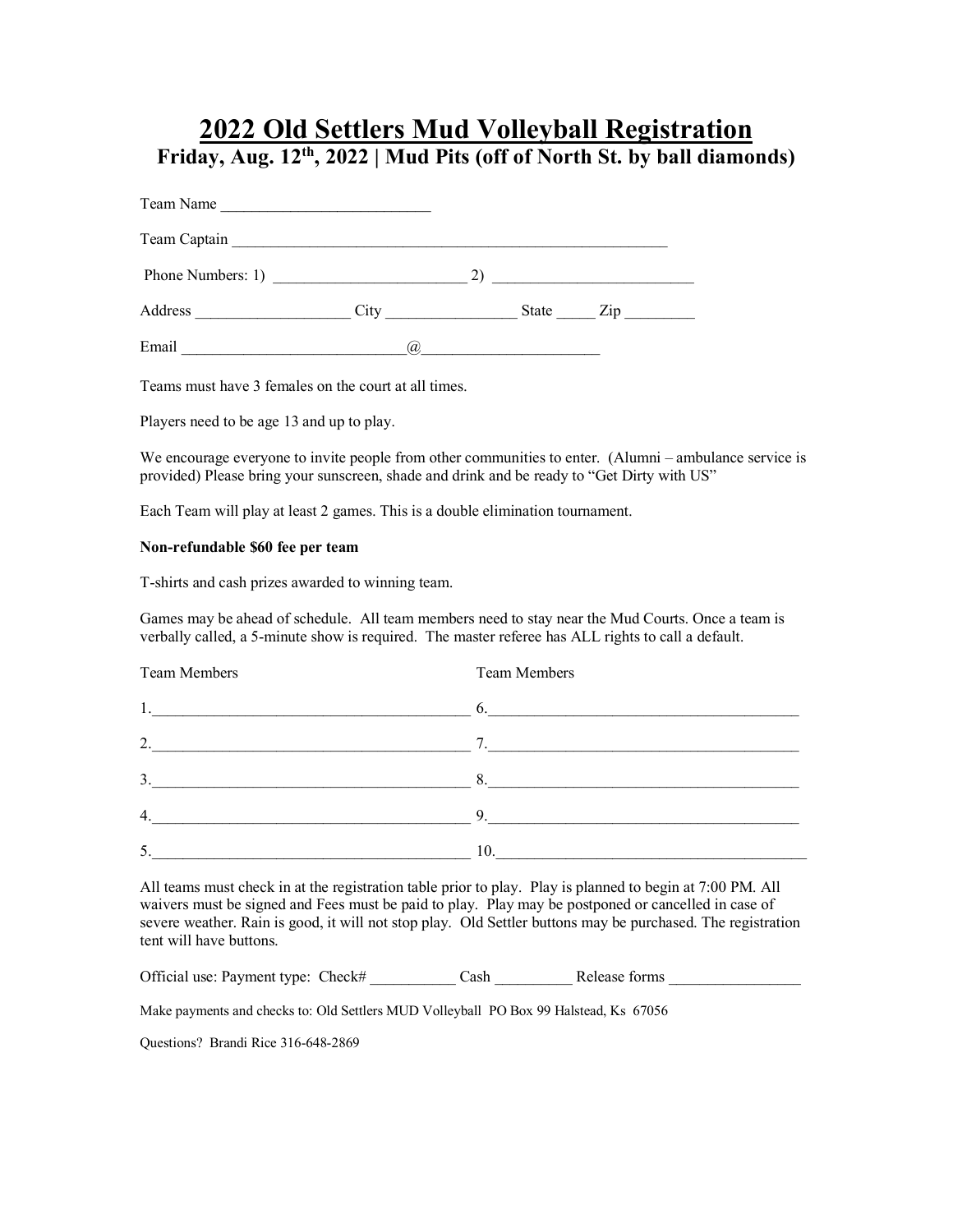# Old Settlers MUD Volleyball – Rules

- We will play  $CO$  ED Volleyball rules
- There must be at least 3 women on the court at all times.
- The ball must touch a female before it can be returned over the net, unless a male hits the ball over off of the serve.
- We will play rally scoring.
- To make this day run as smoothly as possible, we ask that all teams stay in the area when they are not playing. When it is time for a team to play, they will be given 5 minutes from the time their name is called to show up or they will forfeit.
- This is a double-elimination tournament.
- All games are SELF-REFEREED. If there is any dispute over a point, replay the point.
- Old Settlers is a family-oriented event. Please watch the profanity during matches.
- Hope everyone has an enjoyable day!!!!